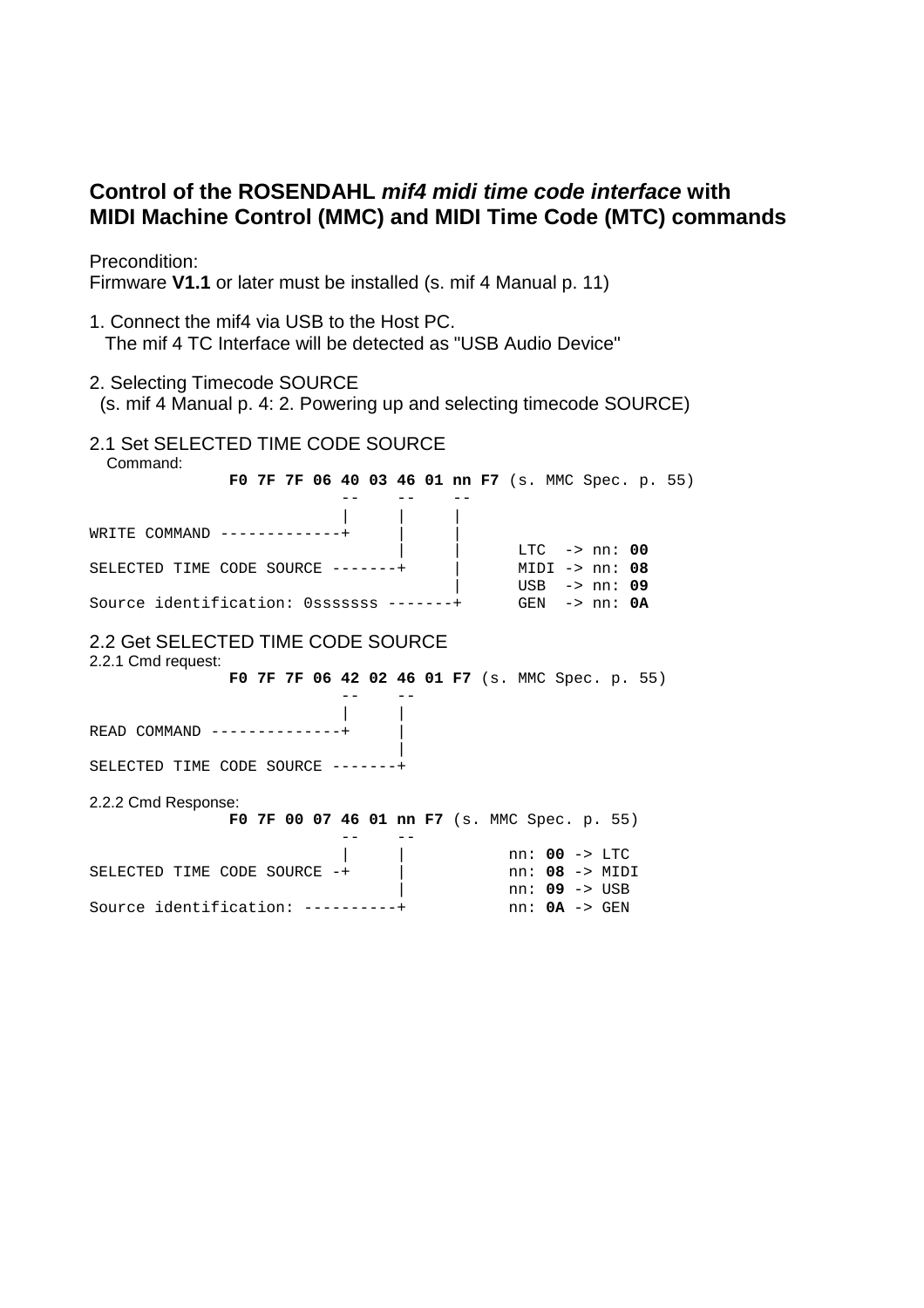3. Timecode transfer to and from Host computer (PC) via USB Interface:

# 3.1 General Timecode transfer PC <-> mif4 as

## 3.1.1 2-byte MTC **Q**uarter **F**rame **M**essage (MTC QFM):

| F1 0nnndddd                              | (s. MIDI Spec. p. 45)                               |
|------------------------------------------|-----------------------------------------------------|
| 3.1.1.1<br>nnn                           | Message type:                                       |
|                                          | 0: Frame count LS nibble (frame start $x$ )         |
|                                          | 1: Frame count MS nibble                            |
|                                          | 2: Seconds count LS nibble                          |
|                                          | 3: Seconds count MS nibble                          |
|                                          | 4: Minutes count LS nibble (frame start x+1)        |
|                                          | 5: Minutes count MS nibble                          |
|                                          | 6: Hours count LS nibble                            |
|                                          | 7: Hours count MS nibble and SMPTE type             |
| 3.1.1.2<br>dddd                          | 4 bits of binary message data (MS/LS nibble)        |
| 3.1.1.2.1 FRAME COUNT:                   |                                                     |
| MS   LS                                  |                                                     |
| $000$ <b>f</b> ffff                      | fffff: Frame number $(029)$                         |
| 3.1.1.2.2 SECONDS COUNT:                 |                                                     |
| MS   LS                                  |                                                     |
| $00$ ss ssss<br>3.1.1.2.3 MINUTES COUNT: | ssssss: Seconds number (059)                        |
| MS   LS                                  |                                                     |
| $00$ mm $mmm$                            | mmmmmm: Minutes number (059)                        |
| 3.1.1.2.4 HOURS COUNT:                   |                                                     |
| MS   LS                                  |                                                     |
| Otth hhhh                                | hhhhh: Hours number (023)                           |
|                                          | tt: Time Code Type:                                 |
|                                          | $0: 24$ FPS                                         |
|                                          | $1:25$ FPS                                          |
|                                          | 2: 30 FPS Drop-Frame (DF)                           |
|                                          | 3: 30 FPS Non-Drop                                  |
|                                          |                                                     |
| 3.1.2 10-byte MTC Full Message (MTC FM): |                                                     |
| 3.1.2.1<br>hr                            | FO 7F 7F 01 01 hr mn sc fr F7 (s. MIDI Spec. p. 49) |
|                                          | Hours and type<br>0tthhhhh                          |
|                                          | tt: Time Code Type:                                 |
|                                          | $0:24$ FPS                                          |
|                                          | $1:25$ FPS                                          |
|                                          | 2: 30 FPS Drop-Frame (DF)                           |
|                                          | 3: 30 FPS Non-Drop                                  |
|                                          | hhhh: Hours $(023)$                                 |
| 3.1.2.2                                  | 00mmmmmm: Minutes (059)<br>mn                       |
| 3.1.2.3                                  | 00ssssss: Seconds (059)<br>SC                       |
| 3.1.2.4                                  | 000fffff: frames (029)<br>fr.                       |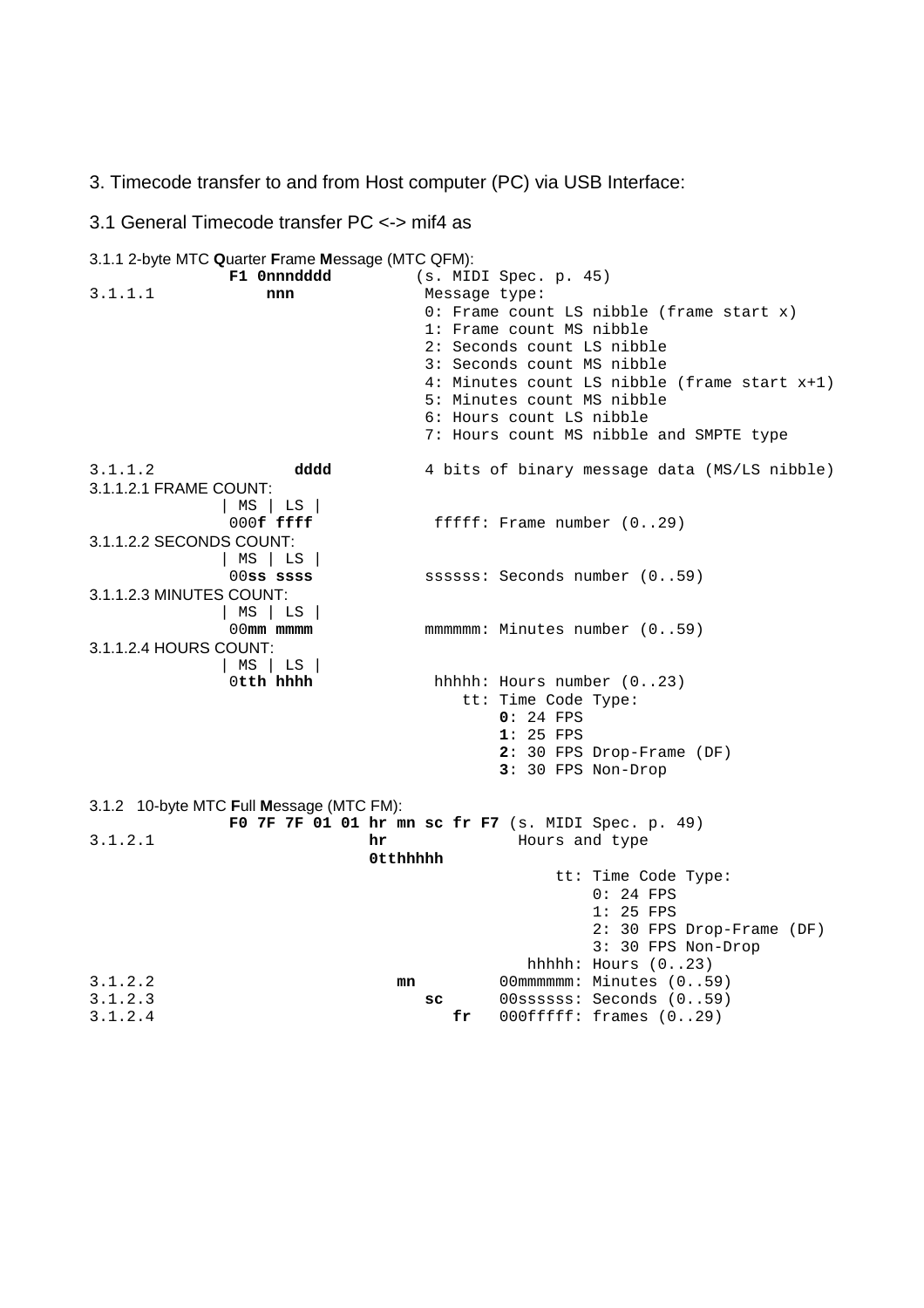## 3.2 Time code transfer **mif4** -> **PC**:

- 3.2.1 SOURCE: **LTC** (Lock Indication threshold < 100 uS)
- 3.2.1.1 Transfer as MTC QFM:
	- valid LTC only at nominal PLAY speed
- 3.2.1.2 Transfer as MTC FM:
	- valid TC read at LTC input outside nominal/reverse PLAY speed +/- 6 %
	- valid LTC at nominal reverse PLAY speed
	- last valid LTC detected on LTC input
	- valid LTC as standing Timecode with nominal PLAY rate
	- valid TC read at LTC input during Jog/Shuttle and Locate

### 3.2.2 SOURCE: **USB** & **MIDI** (Lock Indication threshold < 5 ms)

- 3.2.2.1 Transfer as MTC QFM:
	- valid MTC at nominal PLAY speed
- 3.2.2.2 Transfer as MTC FM:
	- last valid MTC QFM detected on USB or MIDI input (transition PLAY -> STOP)
	- valid MTC FM on USB or MIDI Input
- 3.2.3 SOURCE: **GEN** (genlocked if valid video SYNC IN signal with matching frame rate)
- 3.2.3.1 Transfer as MTC QFM:
	- GEN local PLAY at nominal PLAY speed
	- GEN JAM SYNC mode from LTC input at nominal PLAY speed
	- MMC PLAY command (s. MMC Spec. p. 20) at nominal PLAY speed
	- MMC DEFERRED PLAY command (s. MMC Spec. p. 20)
- 3.2.3.2 Transfer as MTC FM:
	- MMC STOP command (s. MMC Spec. p. 20)
	- MMC LOCATE command (s. MMC Spec. p. 29)

## **3.2.4 Conclusion:**

3.2.4.1 **MTC QFM** transfer, only if a **nominal forward PLAY** condition is achieved.

3.2.4.2 **MTC FM** transfer, if any motion transition **STOP**->**PLAY**, **PLAY**->**STOP**, **LOCATE**, **Standing TC**, etc. occur or if any other state with readable TC **other** than nominal Play is achieved.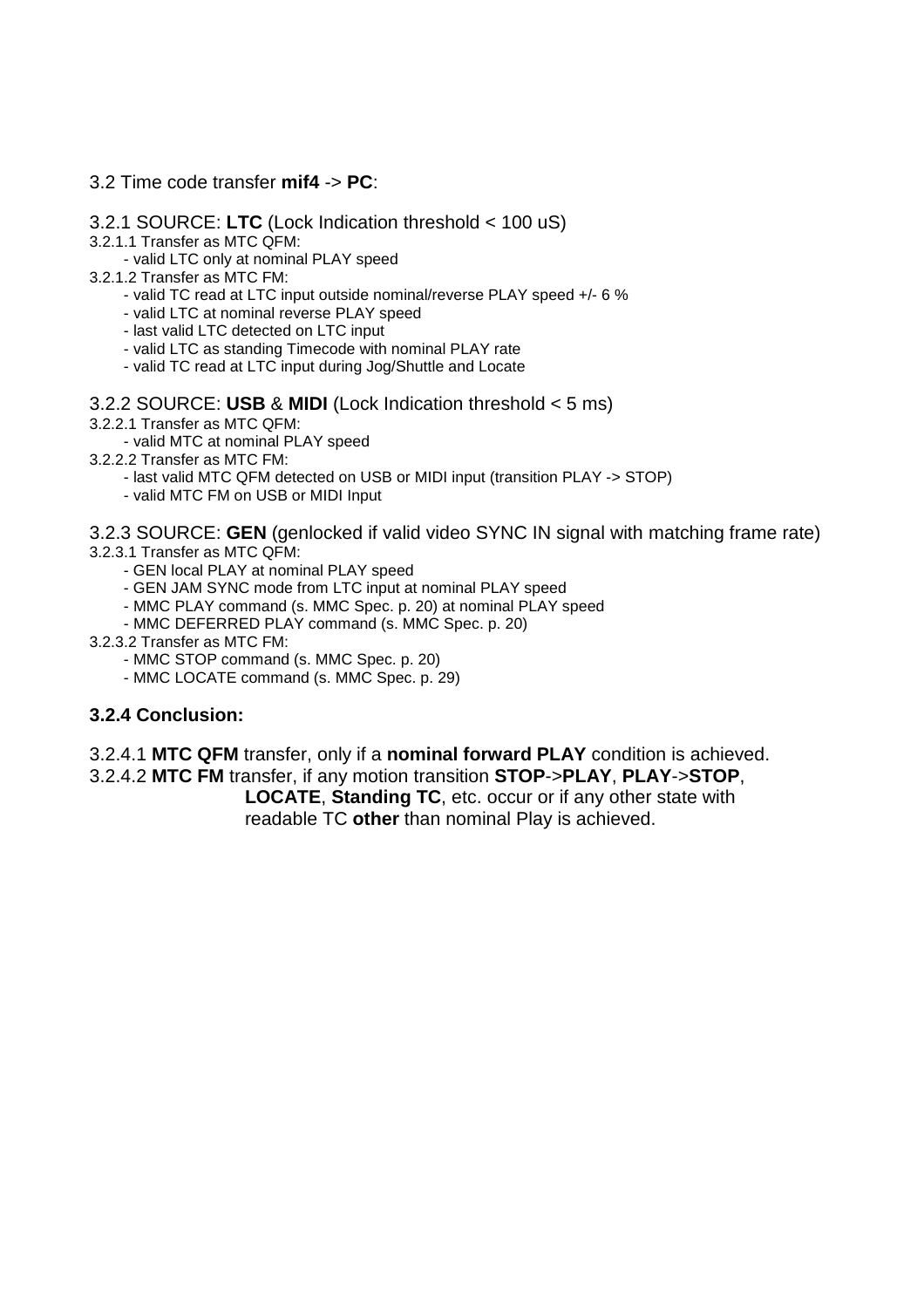4. mif 4 GENERATOR remote control via MMC commands:

#### 4.1 Set mif 4 GENERATOR Frame Rate and Time Code Start address

#### 4.1.1 LOCATE:

 Command: **F0 7F 7F 06 44 06 01 hr mn sc fr ff F**7 (s. MMC Spec. p. 8 & 29) -- -- | |  $LOGATE$  COMMAND  $------++$  | TARGET sub-command-------------- + 4.1.1.1 **hr** Hours and type **0tthhhhh**  tt: Time Code Type: 0: 24 FPS 1: 25 FPS 2: 30 FPS Drop (DF) 3: 30 FPS Non-Drop hhhhh: Hours (0..23) 4.1.1.2 **mn** 00mmmmmm: Minutes (0..59) 4.1.1.3 **sc** 00ssssss: Seconds (0..59) 4.1.1.4 **fr** 000fffff: frames (0..29) 4.1.1.5 **ff** 0bbbbbbb: fractional frames (always 0) 4.2 Stop mif 4 GENERATOR at current location. 4.2.1 STOP: Command: **F0 7F 7F 06 01 F7** (s. MMC Command p. 20) -- |  $STOP$   $COMMAND$   $---------$ 4.3 Start mif 4 GENERATOR at current location. 4.3.1 PLAY: Command: **F0 7F 7F 06 02 F7** (s. MMC Command p. 20) -- | PLAY COMMAND --------------+ 4.4 Start mif 4 GENERATOR at a predefined location defined by LOCATE command 4.4.1 DEFERRED PLAY: Command: **F0 7F 7F 06 03 F7** (s. MMC Command p. 20) -- | DEFERRED PLAY COMMAND -----+

4.4.2 Identical to PLAY command, except when the device is currently locating to a target position, DEFERRED PLAY is delayed until LOCATE is achieved.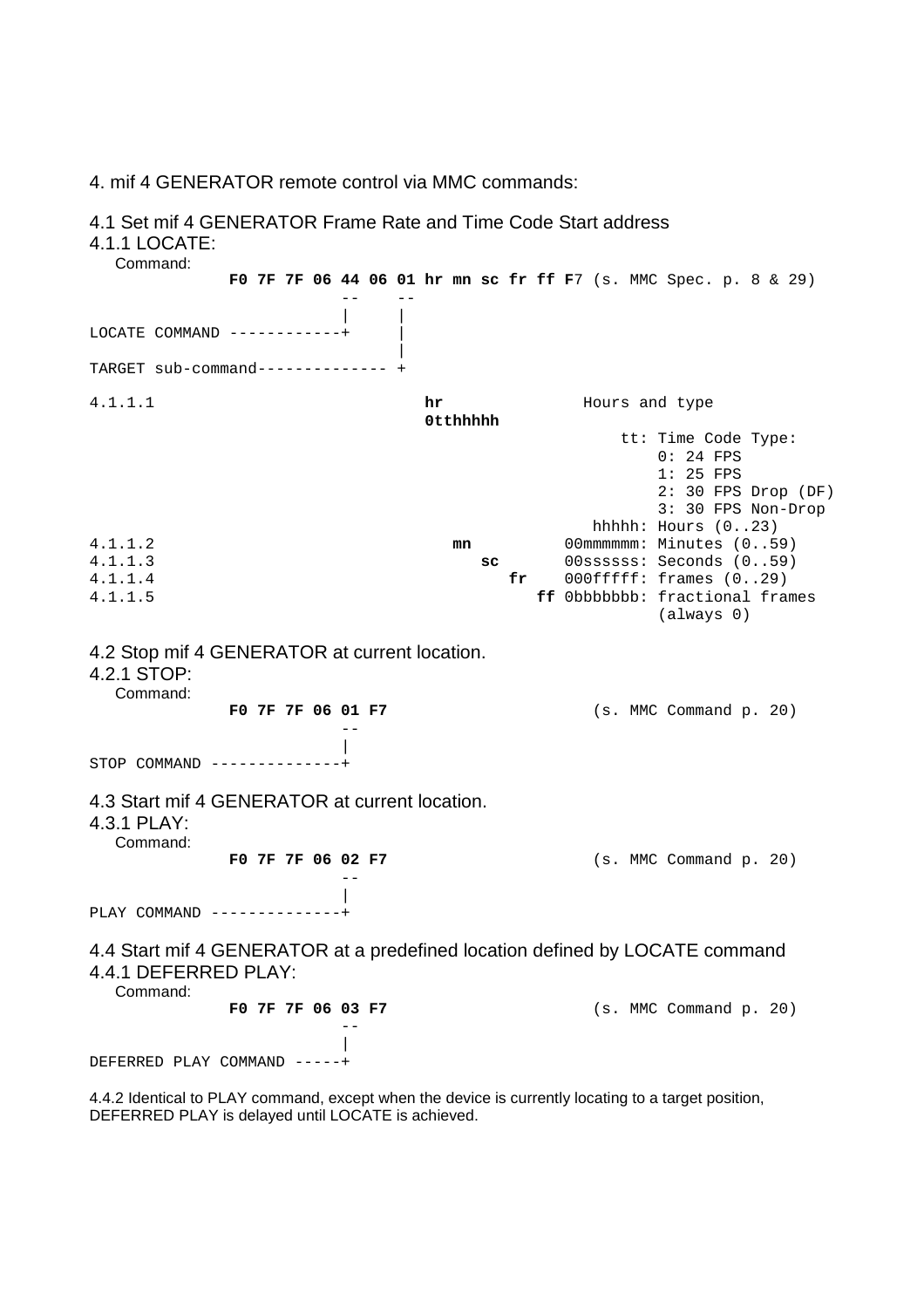Additional **mif 4** commands in SW V1.2 (acc. to proposal for ROSENDAHL 2011-01-21): Firmware SW **V1.2** or later must be installed (s. mif 4 Manual p. 11)

5. Set JAM SYNC:

(s. mif 4 Manual p. 8: JAM SYNC)

5.1 Command:

 **F0 7F 7F 06 4A 01 02 F7** (MMC Command p. 31) -- -- | | GENERATOR COMMAND ---------+ | | Copy/Jam ----------------------- +

Get JAM SYNC status: (not used, since Generator always in "Time Code Jam" mode, s. MMC Spec. p. 68)

### 6. Set GENERATOR USERBITS:

(s. mif 4 Manual S. 8: 5. GEN generator mode DISPLAY mode "**UB**")

6.1 Command:

| FO 7F 7F 06 40 0B 5D 09 u1 u2 u3 u4 u5 u6 u7 u8 u9 F7 (s. MMC p. 59)                          |  |                                                               |  |  |  |  |  |  |  |  |  |  |
|-----------------------------------------------------------------------------------------------|--|---------------------------------------------------------------|--|--|--|--|--|--|--|--|--|--|
| WRITE COMMAND $------$                                                                        |  |                                                               |  |  |  |  |  |  |  |  |  |  |
| GENERATOR USERBITS -----------+                                                               |  |                                                               |  |  |  |  |  |  |  |  |  |  |
| Binary Group 1: 0000aaaa ---------+                                                           |  |                                                               |  |  |  |  |  |  |  |  |  |  |
|                                                                                               |  |                                                               |  |  |  |  |  |  |  |  |  |  |
| 7. Get GENERATOR USERBITS:<br>(s. mif 4 Manual p. 8: 5. GEN generator mode DISPLAY mode "UB") |  |                                                               |  |  |  |  |  |  |  |  |  |  |
| 7.1 Command Request:                                                                          |  | FO 7F 7F 06 42 02 5D 09 F7 (s. MMC spec. p. 59)               |  |  |  |  |  |  |  |  |  |  |
| READ COMMAND                                                                                  |  |                                                               |  |  |  |  |  |  |  |  |  |  |
| GENERATOR USERBITS ------------                                                               |  |                                                               |  |  |  |  |  |  |  |  |  |  |
| 7.2 Command Response:                                                                         |  | FO 7F 00 07 5D 09 ul u2 u3 u4 u5 u6 u7 u8 u9 F7 (s. MMC p. 9) |  |  |  |  |  |  |  |  |  |  |
| Binary Group $1: 0000$ aaaa ------+                                                           |  |                                                               |  |  |  |  |  |  |  |  |  |  |
| Binary Group 8: 0000hhhh -----------------------<br>Flags (ignored):                          |  |                                                               |  |  |  |  |  |  |  |  |  |  |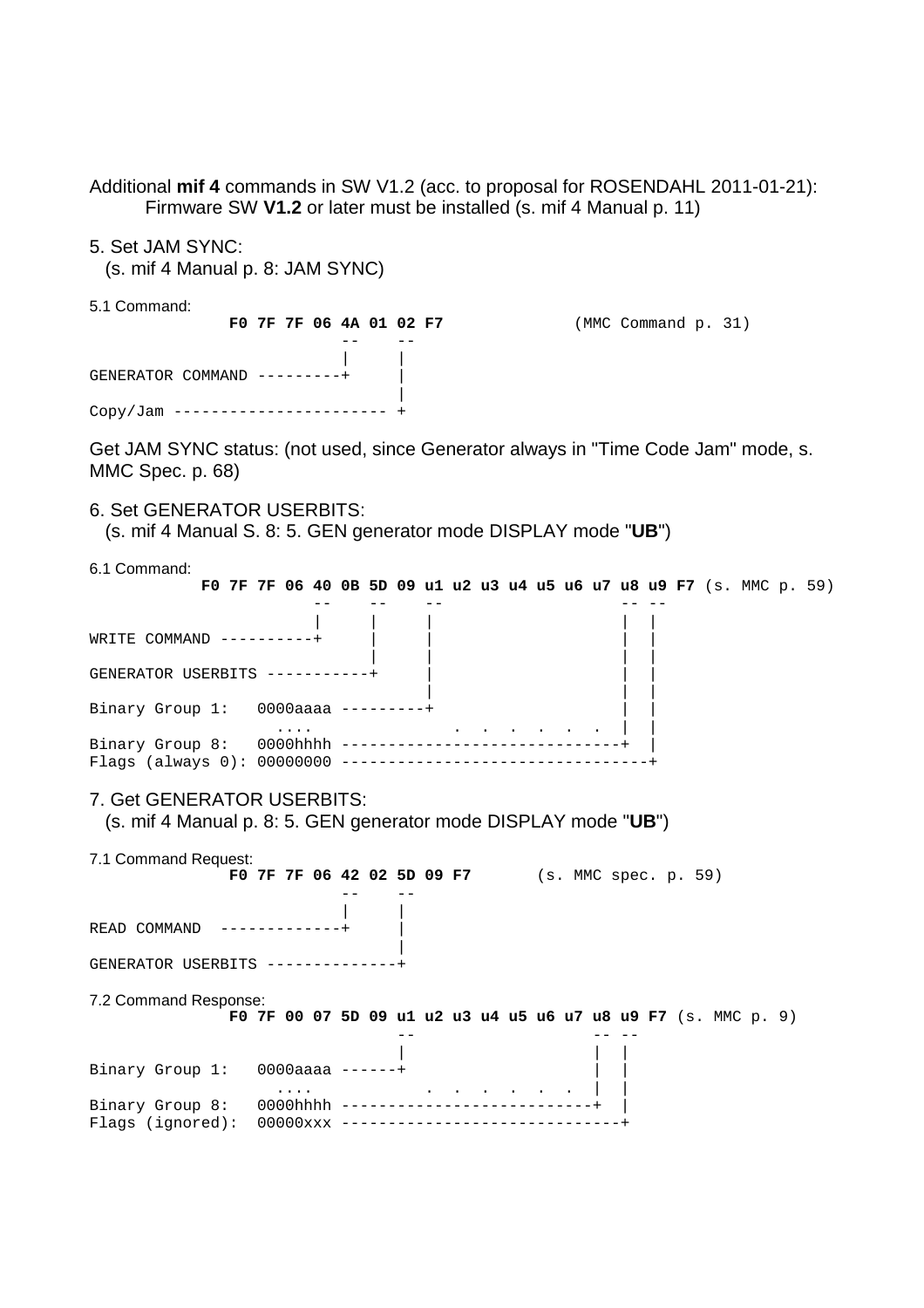| 8. Get SELECTED TIME CODE USERBITS:<br>$(s. \text{ mif } 4 \text{ Manual p. } 9: 6. \text{ DISPLAN modes "UB")}:$       |                                                    |  |                                                               |  |
|-------------------------------------------------------------------------------------------------------------------------|----------------------------------------------------|--|---------------------------------------------------------------|--|
| 8.1 Command Request:                                                                                                    | FO 7F 7F 06 42 02 47 09 F7 (MMC Command p. 56)     |  |                                                               |  |
| READ COMMAND ------------+                                                                                              |                                                    |  |                                                               |  |
| SELECTED TIME CODE USERBITS -----+                                                                                      |                                                    |  |                                                               |  |
| 8.2 Command Response:                                                                                                   |                                                    |  | F0 7F 00 07 47 09 u1 u2 u3 u4 u5 u6 u7 u8 u9 F7 (s. MMC p. 9) |  |
| Binary Group 1: 0000aaaa ------+                                                                                        |                                                    |  |                                                               |  |
| Flags (ignored): 00000tji -------------------------------                                                               | $\cdots$                                           |  |                                                               |  |
| 9. Get VELOCITY TALLY:<br>(s. mif 4 Manual p. 9: DISPLAY modes "CAL")                                                   |                                                    |  |                                                               |  |
| 9.1 Command Request:                                                                                                    | FO 7F 7F 06 42 02 49 03 F7 (s. MMC Command p. 58)  |  |                                                               |  |
| READ COMMAND -------------                                                                                              |                                                    |  |                                                               |  |
| VELOCITY TALLY -------------------                                                                                      |                                                    |  |                                                               |  |
| 9.2 Command Response:                                                                                                   | FO 7F 00 07 49 03 sh sm sl F7 (s. MMC spec. p. 11) |  |                                                               |  |
| Nom. Integer part: Ogsssppp -----+<br>MSB of Fract.part: 0qqqqqqq --------+<br>LSB of Fract.part: 0rrrrrrr -----------+ |                                                    |  |                                                               |  |